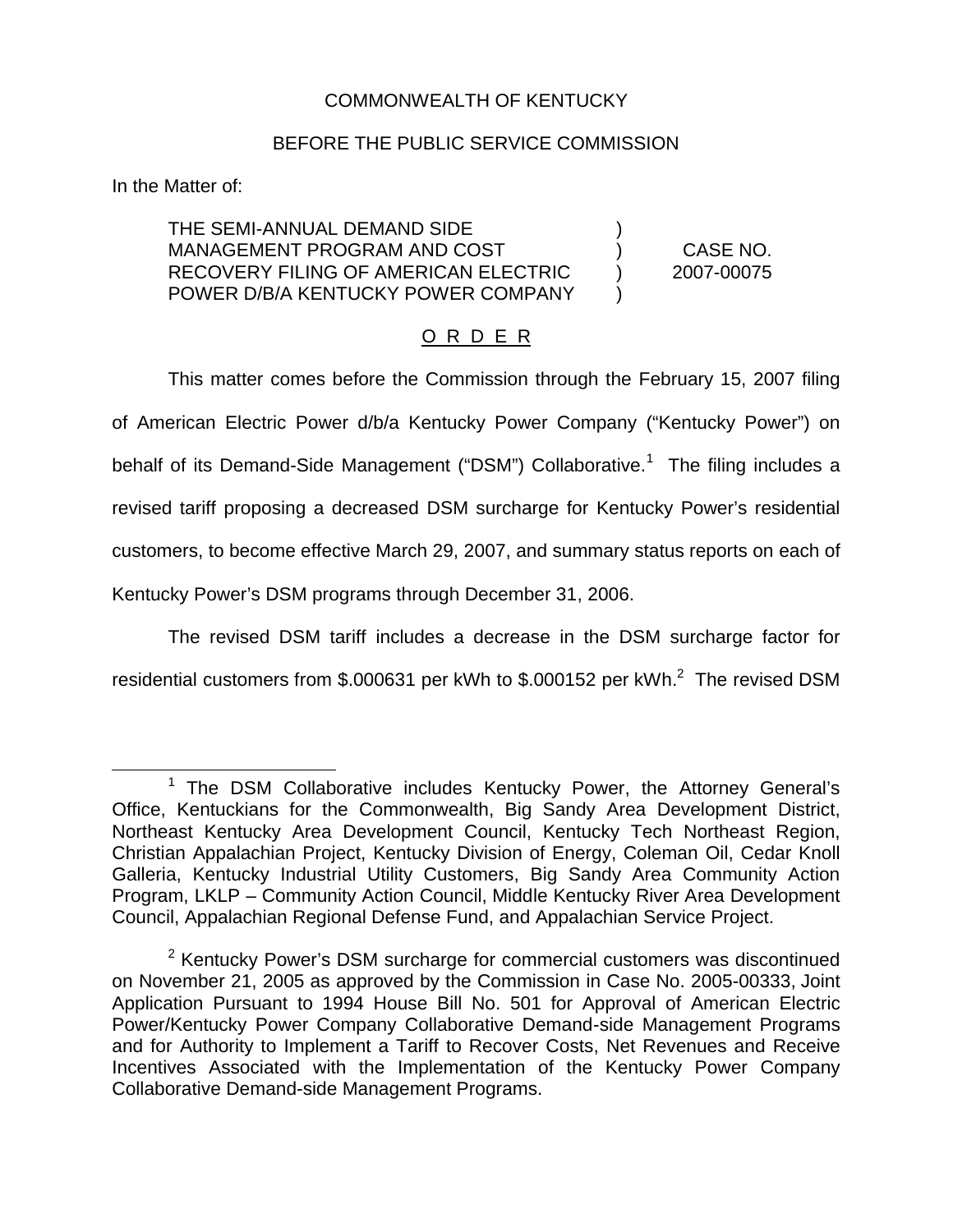surcharge factor was calculated using the methodology proposed by Kentucky Power and approved by the Commission in previous Kentucky Power DSM cases.

The summary status reports describe year-to-date and program-to-date costs, as well as demand and energy savings attributed to each program through December 31, 2006. The filing also includes cost projections for the existing DSM programs agreed upon by the DSM Collaborative for the remainder of calendar year 2007.

## SUMMARY

Based on the evidence of record and being otherwise sufficiently advised, the Commission finds that:

1. Kentucky Power has kept the Commission informed of the progress and status of its DSM programs by timely filing summary status reports on these programs.

2. Kentucky Power's revised residential DSM surcharge factor is reasonable as it reflects the ongoing level of DSM program costs and the true-up of prior-period DSM costs and revenues.

IT IS THEREFORE ORDERED that:

1. Kentucky Power's revised tariff containing a DSM surcharge factor of \$.000152 per kWh for residential customers is approved effective for service rendered on and after March 29, 2007.

2. Within 10 days from the date of this Order, Kentucky Power shall file a revised tariff showing the date of issue and that it was issued by authority of this Order.